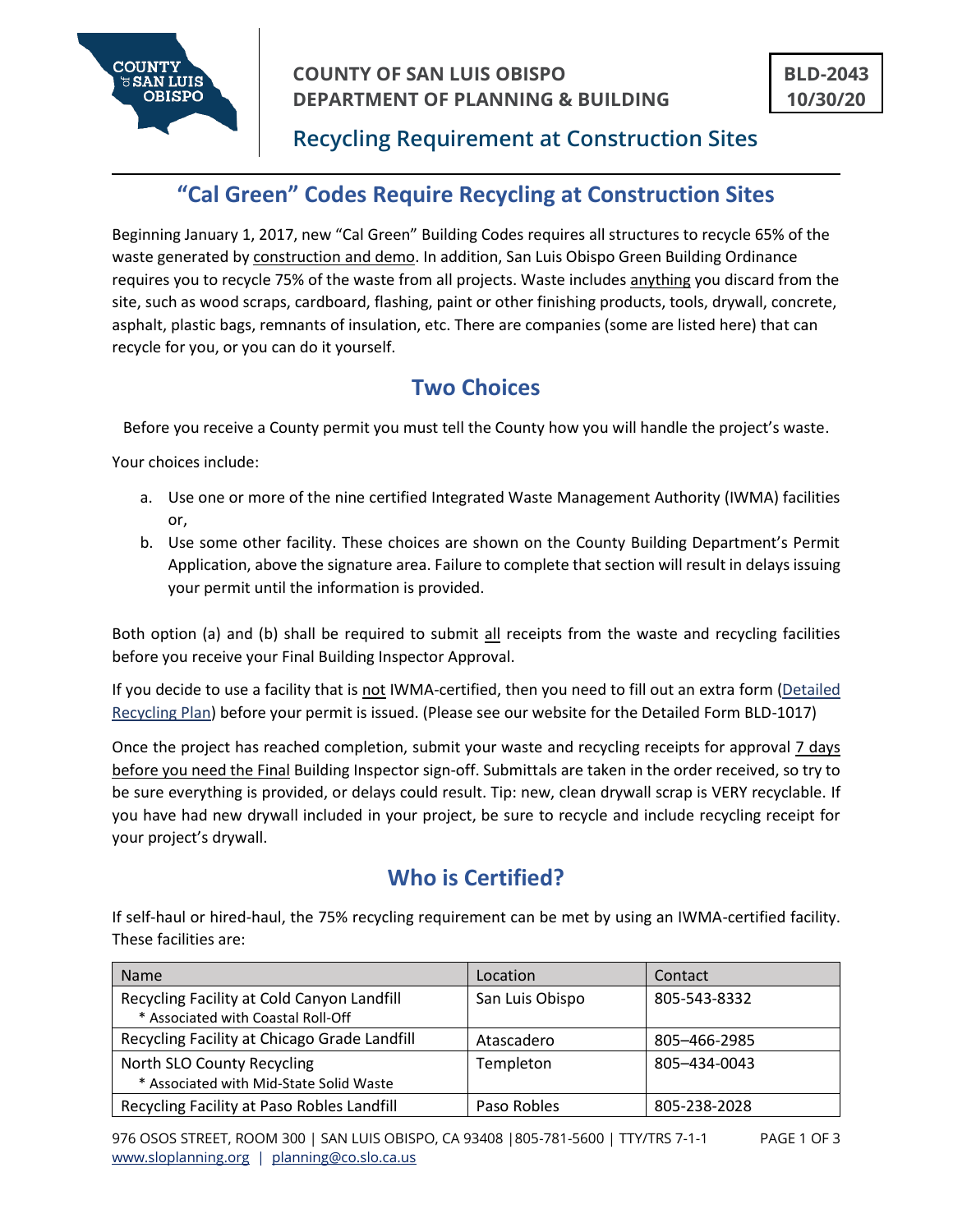

### **COUNTY OF SAN LUIS OBISPO DEPARTMENT OF PLANNING & BUILDING**

# **Recycling Requirement at Construction Sites**

| Santa Maria Transfer Station                                                                                                                           | Nipomo      | 805-929-9255 |
|--------------------------------------------------------------------------------------------------------------------------------------------------------|-------------|--------------|
| Bedford/SMART                                                                                                                                          | Santa Maria | 805-922-4977 |
| <b>Health Sanitation Services</b>                                                                                                                      | Santa Maria | 805-922-2121 |
| The next two facilities are also certified but not open to the public. Customers can use the roll-<br>off/hauling company associated with the facility |             |              |
| <b>API Roll-Off Services</b>                                                                                                                           |             | 805-928-8689 |
| <b>R&amp;R Roll-Off</b>                                                                                                                                |             | 805-929-8000 |

Be sure to get the receipt that shows you used the recycling part of the facility. Provide receipts seven (7) days before your project is scheduled to do the Final Inspection. You can email scanned copies of the receipts or mail in the originals from all of the recycling facilities and landfills you used.

**Hauling companies** - each of these companies (and numbers 7 & 8, on the other side) is permitted to operate anywhere in the unincorporated county. They handle mixed loads of waste; call for prices and availability.

| Atascadero Waste (WMI) |              | 805 466-3636  Paso Robles Roll-Off | 805 238-4897 |
|------------------------|--------------|------------------------------------|--------------|
| *Coastal Roll-Off      |              | 805 543-0473 San Miguel Roll-Off   | 805 239-1266 |
| *Mid-State Solid Waste | 805 434-9112 |                                    |              |

## **Recycling Plan forms are available at the County Planning and Building Department website: [\(Detailed Recycling Plan\)](file:///C:/Users/saldana/Desktop/Recycling/2012%20Detailed%20Form-BD.doc)**

To avoid needing to fill out a Detailed Recycling Plan form, it is your responsibility to tell your hauling company to take it to an IWMA-certified facility. Other facilities are available in the county: please contact the County if they are not listed in this form.

Failure to achieve the 75% recycling goal could result in delays in receiving Final Inspection Approval **and a code enforcement case with associated penalty fees**. All penalties must be paid before Final Building Inspector Approval.

For additional information and updates:

Integrated Waste Management Authority 805-782-8530

County Building Division Solid Waste Coordinator 805-781-1537

If you do not use a certified recycling facility you will need to estimate the amount of waste your project will make. The following table will help you estimate your expected waste loads.

| <b>Construction and Demo Waste Generation by Project Type</b> |                   |  |
|---------------------------------------------------------------|-------------------|--|
| Type of Project                                               | Approximate Waste |  |
| <b>Commercial</b>                                             |                   |  |
| Additions                                                     | 27 lbs $/$ sq ft  |  |
| Demolition                                                    | 70 lbs $/$ sq ft  |  |
| <b>New Construction</b>                                       | 13 lbs $/$ sq ft  |  |
| <b>Tenant Improvement</b>                                     | 10 lbs $/$ sq ft  |  |
| <b>Multi-Family Residential</b>                               |                   |  |